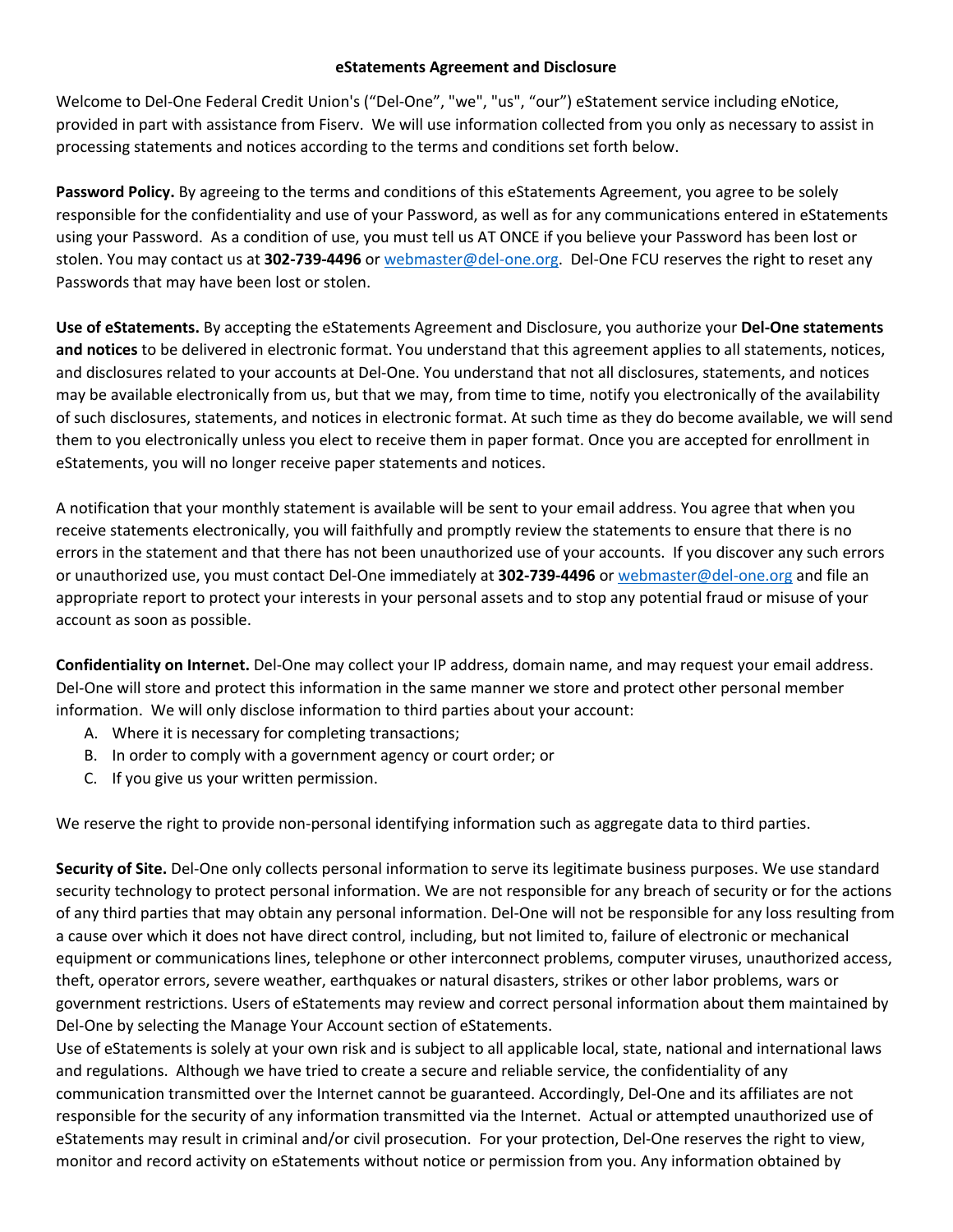monitoring, reviewing, or recording is subject to review by law enforcement organizations in connection with investigation or prosecution of possible criminal activity on eStatements. Del-One will also comply with all court orders involving requests for such information.

**Registration.** When registering with eStatements, you represent and warrant that:

- A. you are 18 years old or older;
- B. you are using your actual identity and that any information you provide to eStatements is accurate and complete;
- C. your registration with Del-One and use of eStatements will not violate any local, state, national or international laws or regulations;
- D. you own a personal computer or similar device that provides you access to eStatements and access to email which will allow you to retrieve notices and disclosures from us; and
- E. your computer or similar device meets Del-One's software and hardware requirements and capable of running a supported internet browser.

You will need Adobe Acrobat Reader software to read your statements and notices. This can be downloaded at no charge from the registration screen.

**Other Terms and Conditions.** The terms and conditions set forth here are for the eStatement service. They do not change any laws or other regulations governing the terms and conditions pursuant to which Del-One provides you financial and related services or the terms and conditions pursuant to which Del-One provides you use of the Del-One website. This Agreement shall be governed by the laws of the State of DE, without regard to the choice of law or conflict of law rules thereof. There is currently no fee for the service or termination thereof. However, Del-One reserves the right to impose fees or to subsequently change any fee structure with or without notice as required by law.

**In Case of Errors or Questions About Your Electronic Statement.** If you have any questions or comments regarding your statement, please contact us at **302-739-4496**, **270 Beiser Blvd. Dover, DE 19904,** or webmaster@del-one.org. We must hear from you no later than **60 days** after we sent you the first statement on which the error or problem appeared.

**Warranty.** The foregoing shall constitute Del-One's entire liability and your exclusive remedy. In no event shall Del-One be liable for any direct, indirect, special, incidental, consequential, or exemplary damages, including lost profits (even if advised of the possibility thereof) arising in any way out of the installation, use, or maintenance of the equipment, software, and/or this service. Further, in no event shall the liability of Del-One and its affiliates exceed the amounts paid by you for the services provided to you through eStatements.

**Exclusions of Warranties.** This service and related documentation are provided "as is" without any warranty of any kind, either expressed or implied, including, but not limited to, the implied warranties of merchantability and fitness for a particular purpose.

**Address Changes**. You agree to promptly change your profile with updated email address information when any address change occurs. These changes should be made within Online Banking by following these steps:

- 1. Click on settings/Profile and select Email and Phone Number.
- 2. Answer the security question, update the email address, and click Save.
- 3. Re-access eStatements for the changes to take effect.

**Termination or Discontinuation.** In the event you wish to discontinue this service, you must initiate de-enrollment within eStatements by following these steps:

- 1. Click on My Settings, then Edit My Settings.
- 2. Check the Paper Statement radial button and click Submit.